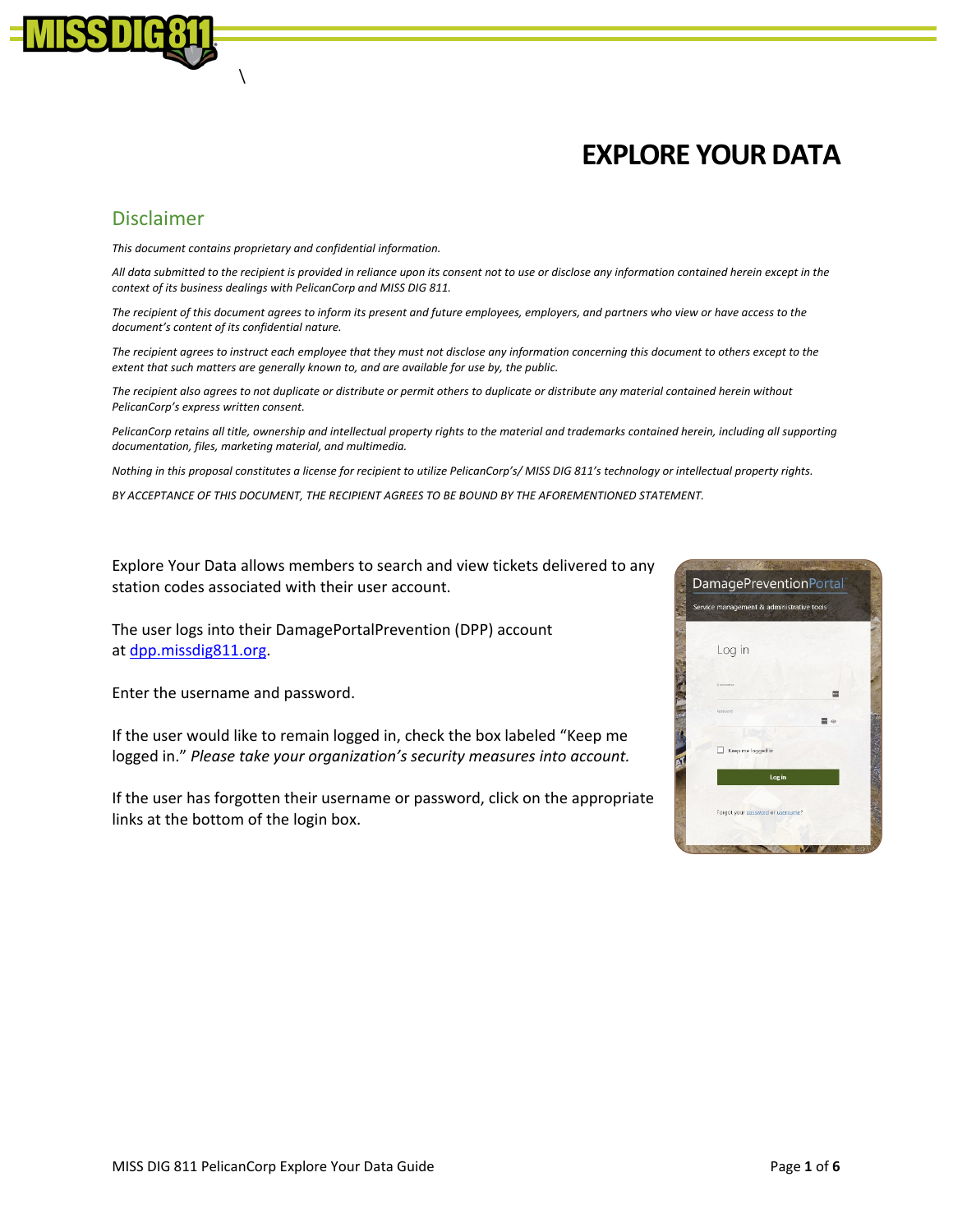

 $\lambda$ 

Upon successful login, users will see the **Dashboards** menu and the **Overview** screen. This screen provides an overview of the tickets received for the membership the account is associated with; it is essentially showing the user what is occurring on the OneCallAccess-side of operations.



Select **Explore Your Data**, which is the second option under the Operations menu.

Here, a user can retrieve tickets based on a range of different filters (including spatial and non-spatial). There are no system confinements limiting access; tickets will always be visible here regardless of their age.

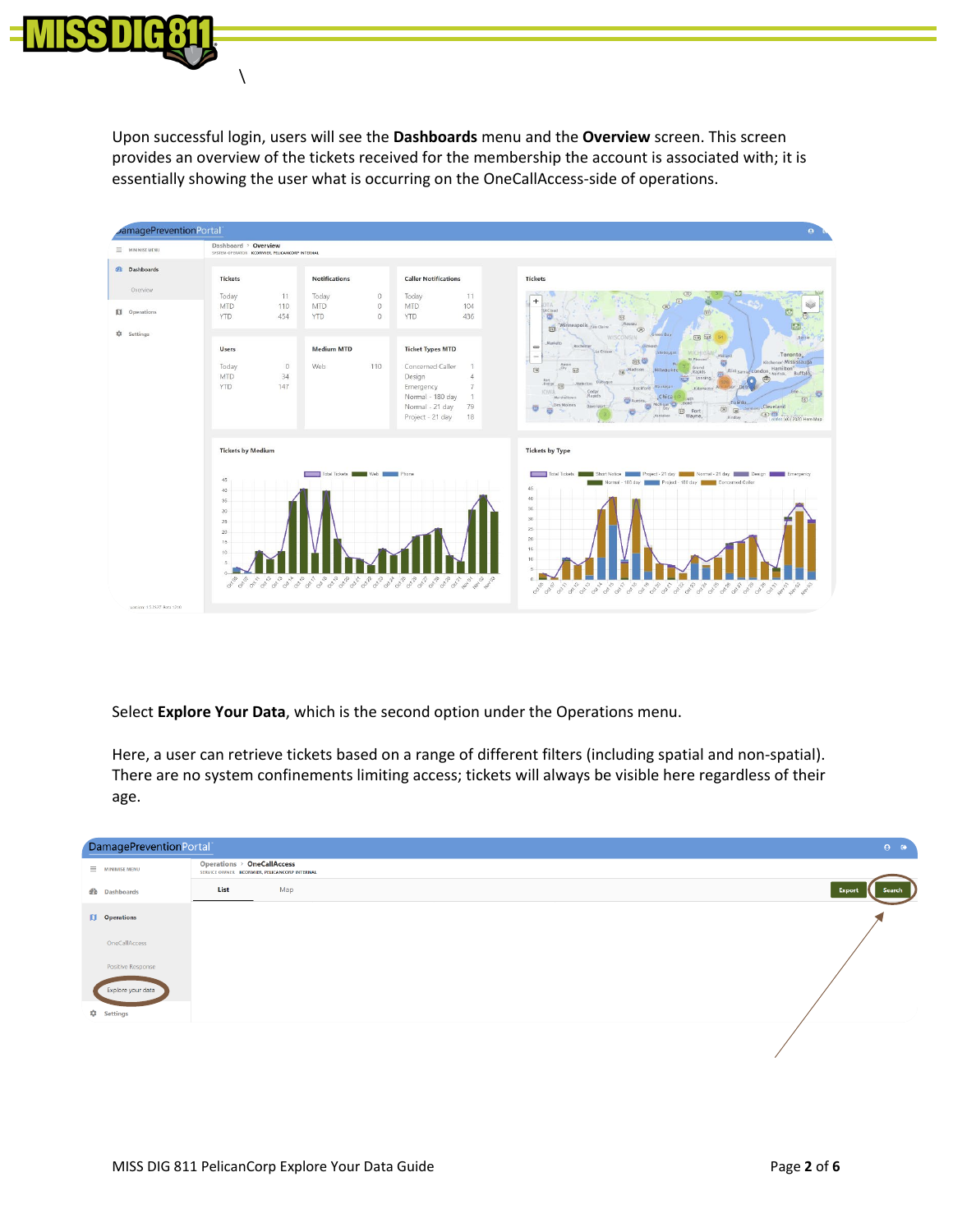

 $\lambda$ 

Tickets will not be visible immediately upon selecting Explore Your Data. The user must click the green **Search** button in the top-right corner.



From here, the user can input an array of search criteria to retrieve tickets.

The simplest search would be to select "OneCall" from the **Data Source** menu and click the magnifying glass icon.

This will bring up all tickets received by the codes associated with the user account.

| <b>Advanced Search</b>              |  |
|-------------------------------------|--|
| Data source                         |  |
| OneCall                             |  |
| Medium                              |  |
| Select all that apply               |  |
| Ticket type                         |  |
| Select all that apply               |  |
| Type of work                        |  |
| Select all that apply               |  |
|                                     |  |
| Activity<br>Select all that apply   |  |
|                                     |  |
| Working on behalf                   |  |
| -- Select one --                    |  |
| Working on Behalf of Authority Name |  |
| -- Select one --                    |  |
|                                     |  |
| Request no.                         |  |
|                                     |  |
| Station name                        |  |
|                                     |  |
|                                     |  |
| Station code                        |  |
|                                     |  |
| Is Area Pre-Marked                  |  |
| Any                                 |  |
| Province / territory / state        |  |
| Select all that apply               |  |
|                                     |  |
| Status                              |  |
| Select all that apply               |  |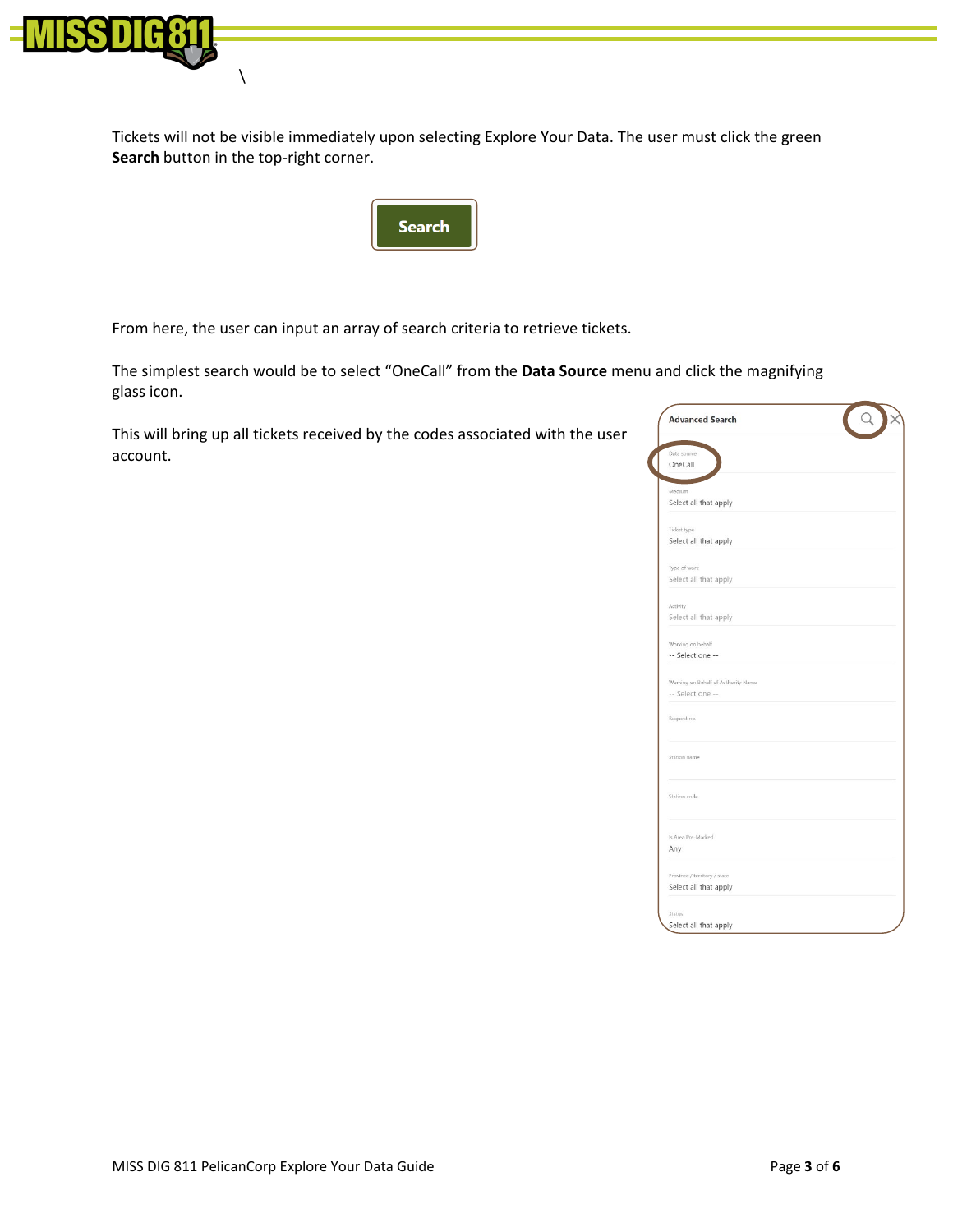

 $\setminus$ 

When the tickets have populated the screen, the user can double-click on the highlighted row to open the ticket details and map.

| Operations > OneCallAccess<br>SYSTEM OPERATOR KCORMIER, PELICANCORP INTERNAL |     |                   |                              |              |                           |                      |               |
|------------------------------------------------------------------------------|-----|-------------------|------------------------------|--------------|---------------------------|----------------------|---------------|
| List                                                                         | Map |                   |                              |              |                           | <b>Export</b>        | <b>Search</b> |
| <b>Ticket type</b>                                                           |     | Ticket no.        | <b>Address</b>               | Type of work | <b>Start date</b>         | Caper name           |               |
| Normal - 21 day                                                              |     | 2022060700005-000 | N Lilley Rd Canton           | CATV         | Jun 10, 2022, 01:28:00 PM | Amanda Horn          |               |
| Normal - 21 day                                                              |     | 2022060700004-000 | ford rd Canton               | CATV         | Jun 10, 2022, 01:28:00 PM | Amanda Horn          |               |
| Emergency                                                                    |     | 2022060700003-000 | 6489 14th St N Kalamazoo     | Water        | Jun 7, 2022, 11:41:00 AM  | Patty Preston        |               |
| Normal - 21 day                                                              |     | 2022060700002-000 | 123 Francis St Jackson       | Construction | Jun 10, 2022, 11:38:00 AM | <b>Brett Tylutki</b> |               |
| Normal - 21 day                                                              |     | 2022060700001-000 | PORTER RD White Lake Charter | Groundwork   | Jun 10, 2022, 11:01:00 AM | Patty Preston        |               |
| Emergency                                                                    |     | 2022060600013-000 | <b>EMERY ST Detroit</b>      | Water        | Jun 7, 2022, 07:00:00 AM  | Patty Preston        |               |
| Project - 21 day                                                             |     | 2022060600012-000 | HALL RD MOORLAND TOWNS       | Poles/Holes  | Jun 9, 2022, 02:25:00 PM  | Patty Preston        |               |
|                                                                              |     |                   |                              |              |                           |                      |               |

If the user only wants only the information from the fields as shown on the ticket search results screen for whatever search criteria entered, the user can click the green **Export** button in the top-right corner.

The download is a CSV file labeled *RapData.csv*. It should appear wherever the user's web downloads are normally located.

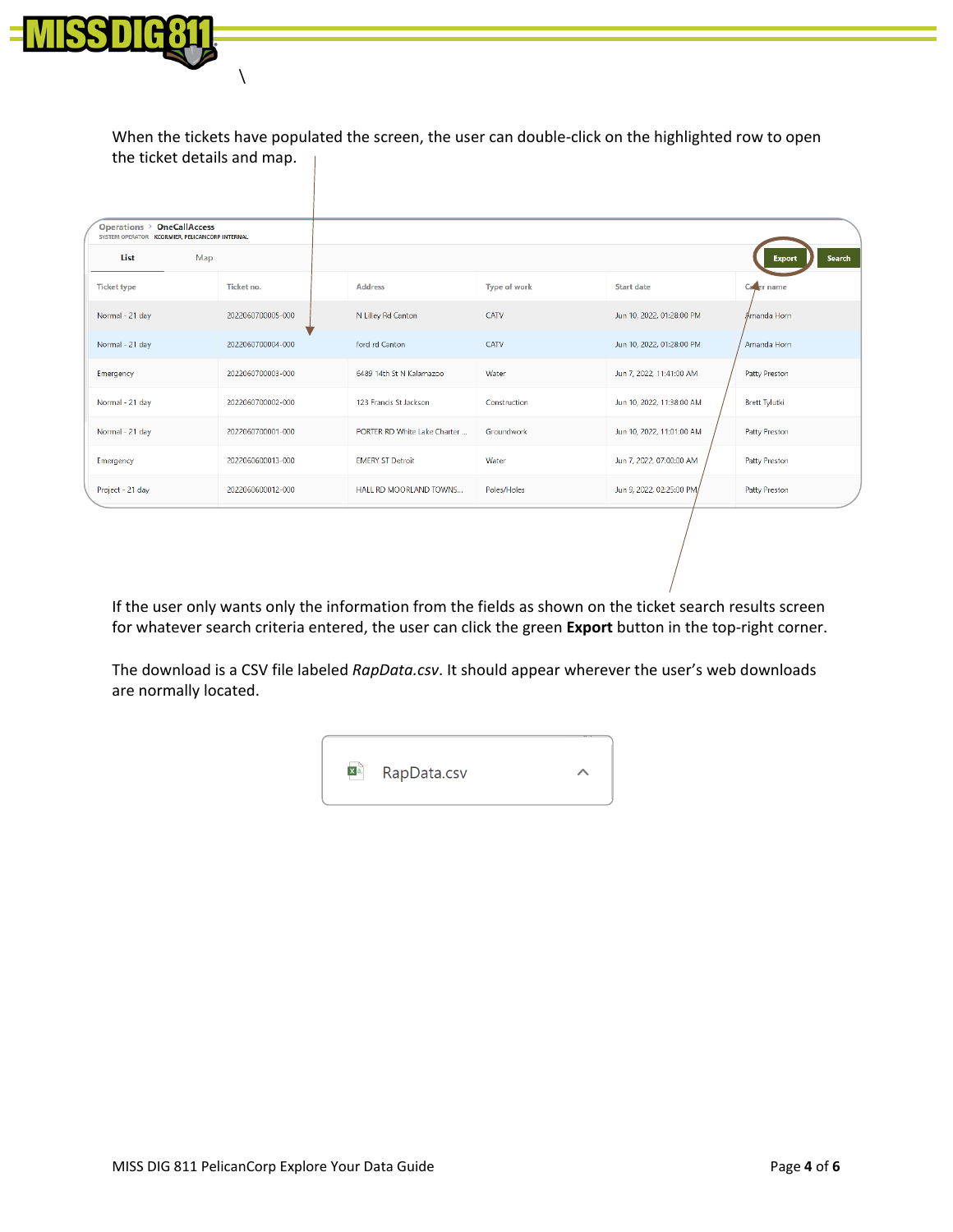

 $\setminus$ 

After double-clicking on the desired ticket, the user can view the ticket details and map.



To retrieve a copy of this ticket, the user can click the green **Download Ticket Details** button.



The download is a PDF of the ticket.